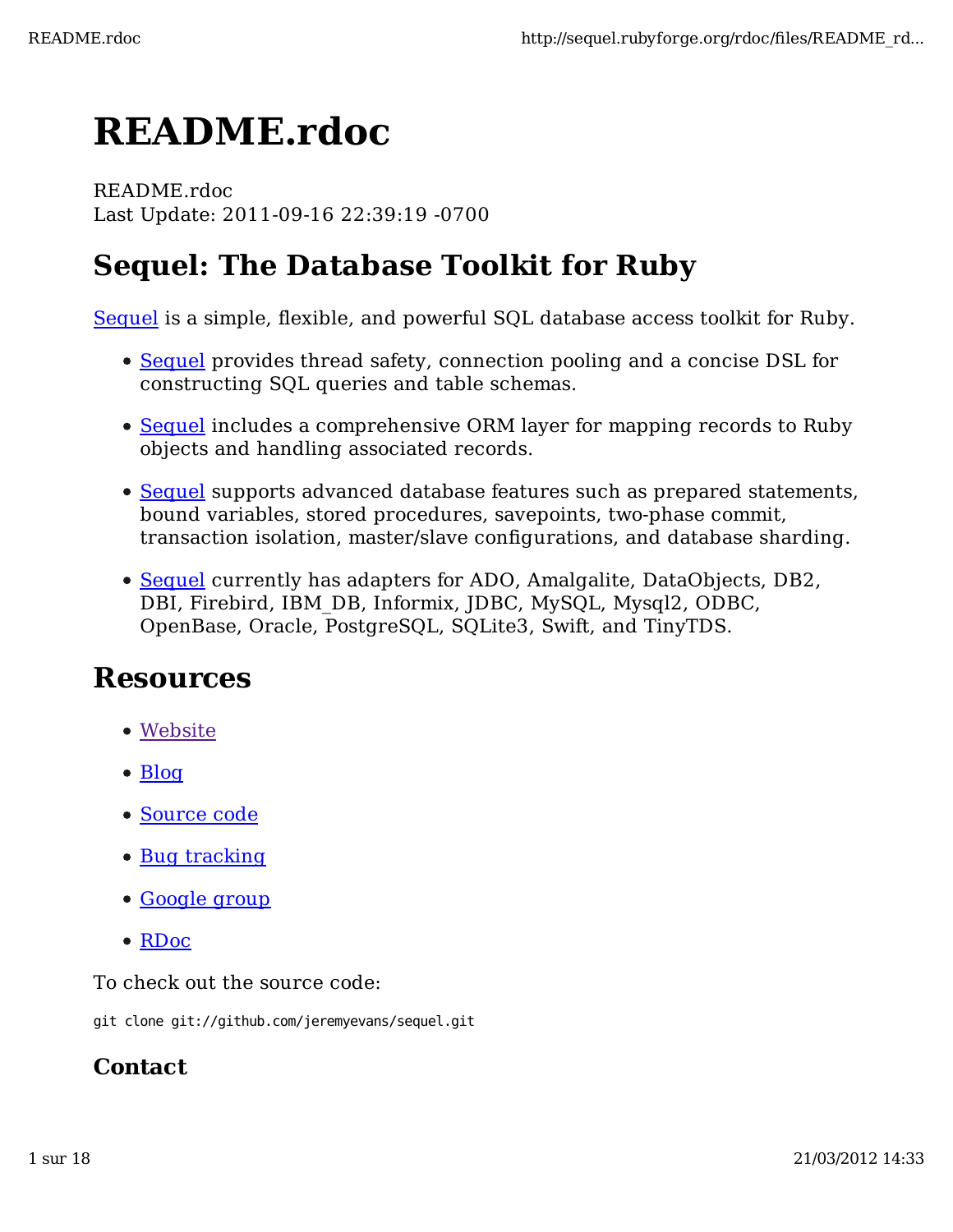If you have any comments or suggestions please post to the Google group.

# **Installation**

sudo gem install sequel

# **A Short Example**

```
require 'rubygems'
require 'sequel'
DB = Sequence1.sqlite # memory database
DB.create_table :items do
   primary_key :id
   String :name
   Float :price
end
items = DB[:items] # Create a dataset
# Populate the table
items.insert(:name => 'abc', :price => rand * 100)
items.insert(:name => 'def', :price => rand * 100)
items.insert(:name => 'ghi', :price => rand * 100)
# Print out the number of records
puts "Item count: #{items.count}"
# Print out the average price
```
# **The Sequel Console**

puts "The average price is: #{items.avg(:price)}"

Sequel includes an IRB console for quick access to databases. You can use it like this:

```
sequel sqlite://test.db # test.db in current directory
```
You get an IRB session with the database object stored in DB.

# **An Introduction**

Sequel is designed to take the hassle away from connecting to databases and manipulating them. Sequel deals with all the boring stuff like maintaining connections, formatting SQL correctly and fetching records so you can concentrate on your application.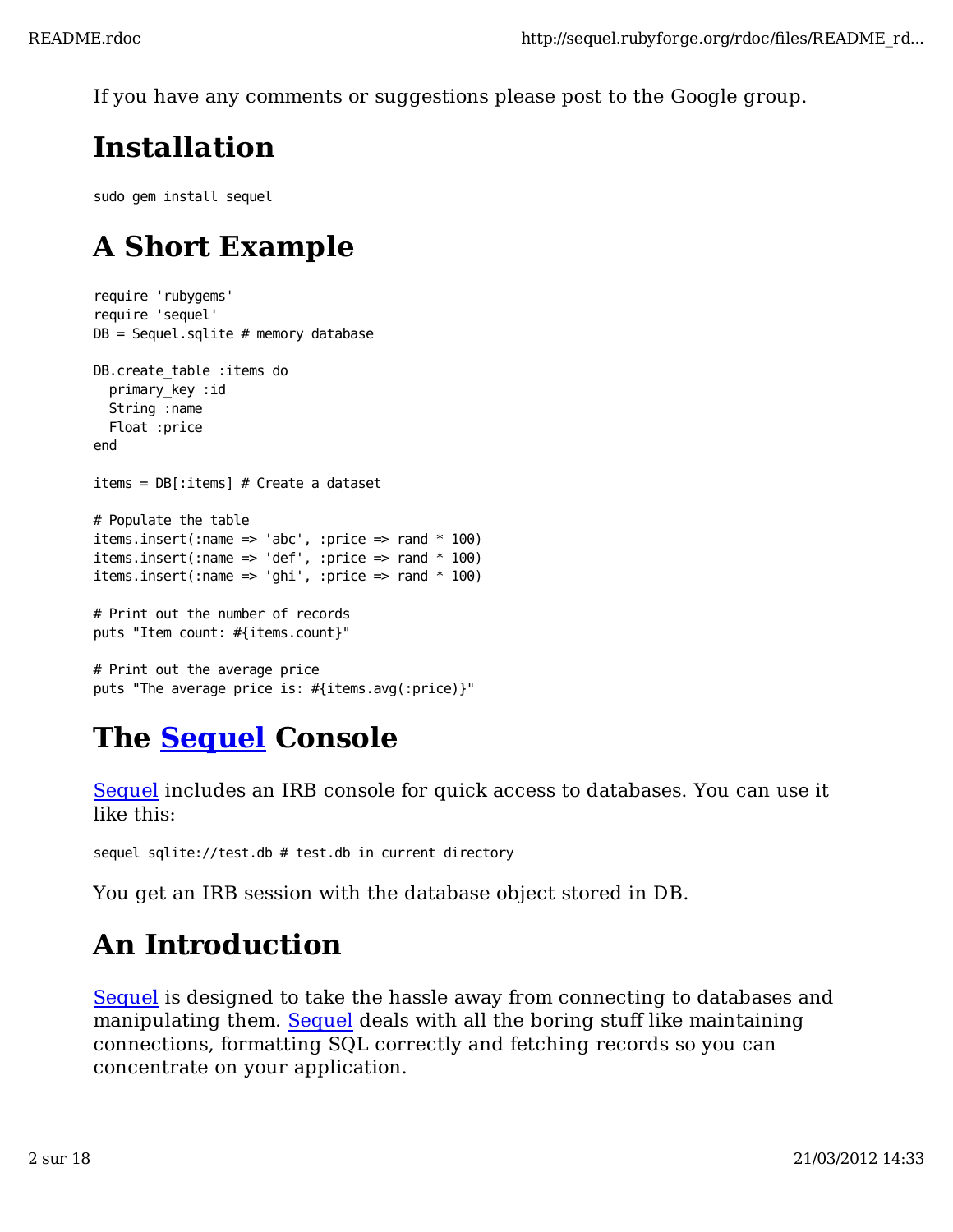Sequel uses the concept of datasets to retrieve data. A Dataset object encapsulates an SQL query and supports chainability, letting you fetch data using a convenient Ruby DSL that is both concise and flexible.

For example, the following one-liner returns the average GDP for countries in the middle east region:

DB[:countries].filter(:region => 'Middle East').avg(:GDP)

Which is equivalent to:

SELECT avg(GDP) FROM countries WHERE region = 'Middle East'

Since datasets retrieve records only when needed, they can be stored and later reused. Records are fetched as hashes (or custom model objects), and are accessed using an Enumerable interface:

```
middle_east = DB[:countries].filter(:region => 'Middle East')
middle_east.order(:name).each{|r| puts r[:name]}
```
Sequel also offers convenience methods for extracting data from Datasets, such as an extended map method:

middle\_east.map(:name) #=> ['Egypt', 'Greece', 'Israel', ...]

Or getting results as a hash via to\_hash, with one column as key and another as value:

middle east.to hash(:name, :area)  $\# \Rightarrow$  {'Israel' => 20000, 'Greece' => 120000, ...}

# **Getting Started**

#### **Connecting to a database**

To connect to a database you simply provide Sequel.connect with a URL:

```
require 'sequel'
DB = Sequel.connect('sqlite://blog.db')
```
The connection URL can also include such stuff as the user name, password, and port:

DB = Sequel.connect('postgres://user:password@host:port/database\_name')

You can also specify optional parameters, such as the connection pool size, or loggers for logging SQL queries:

DB = Sequel.connect("postgres://user:password@host:port/database\_name",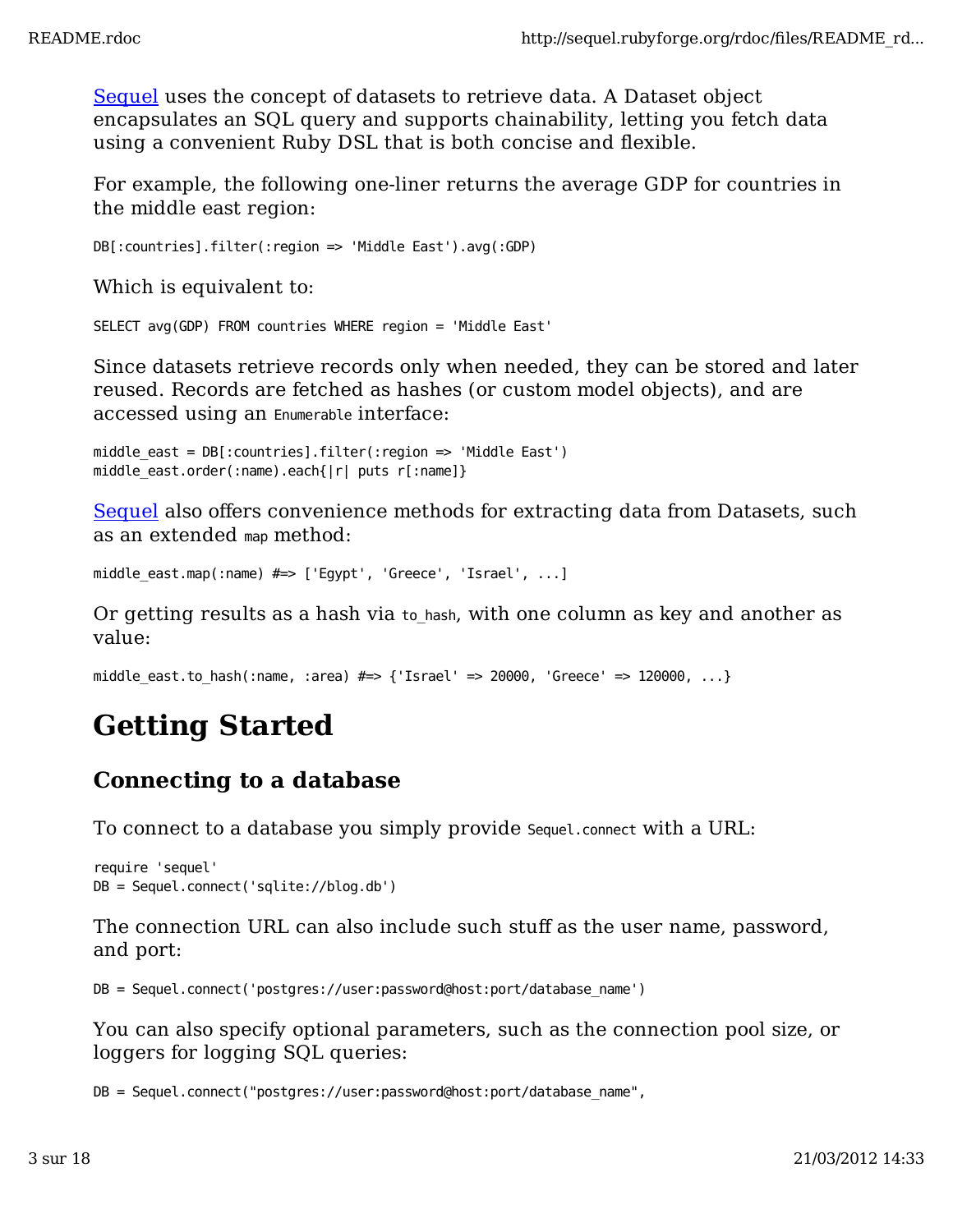```
 :max_connections => 10, :logger => Logger.new('log/db.log'))
```
You can specify a block to connect, which will disconnect from the database after it completes:

Sequel.connect('postgres://user:password@host:port/database\_name'){|db| db[:posts].delete}

# **Arbitrary SQL queries**

You can execute arbitrary SQL code using Database#run:

```
DB.run("create table t (a text, b text)")
DB.run("insert into t values ('a', 'b')")
```
You can also create datasets based on raw SQL:

```
dataset = DB['select id from items']
dataset.count # will return the number of records in the result set
dataset.map(:id) # will return an array containing all values of the id column in the result set
```
You can also fetch records with raw SQL through the dataset:

```
DB['select * from items'].each do |row|
   p row
end
```
You can use placeholders in your SQL string as well:

```
name = 'Jim'DB['select * from items where name = ?', name].each do |row| p row
end
```
#### **Getting Dataset Instances**

Datasets are the primary way records are retrieved and manipulated. They are generally created via the Database#from or Database#[] methods:

```
posts = DB.from(:posts)
posts = DB[:posts] # same
```
Datasets will only fetch records when you tell them to. They can be manipulated to filter records, change ordering, join tables, etc..

# **Retrieving Records**

You can retrieve all records by using the all method:

posts.all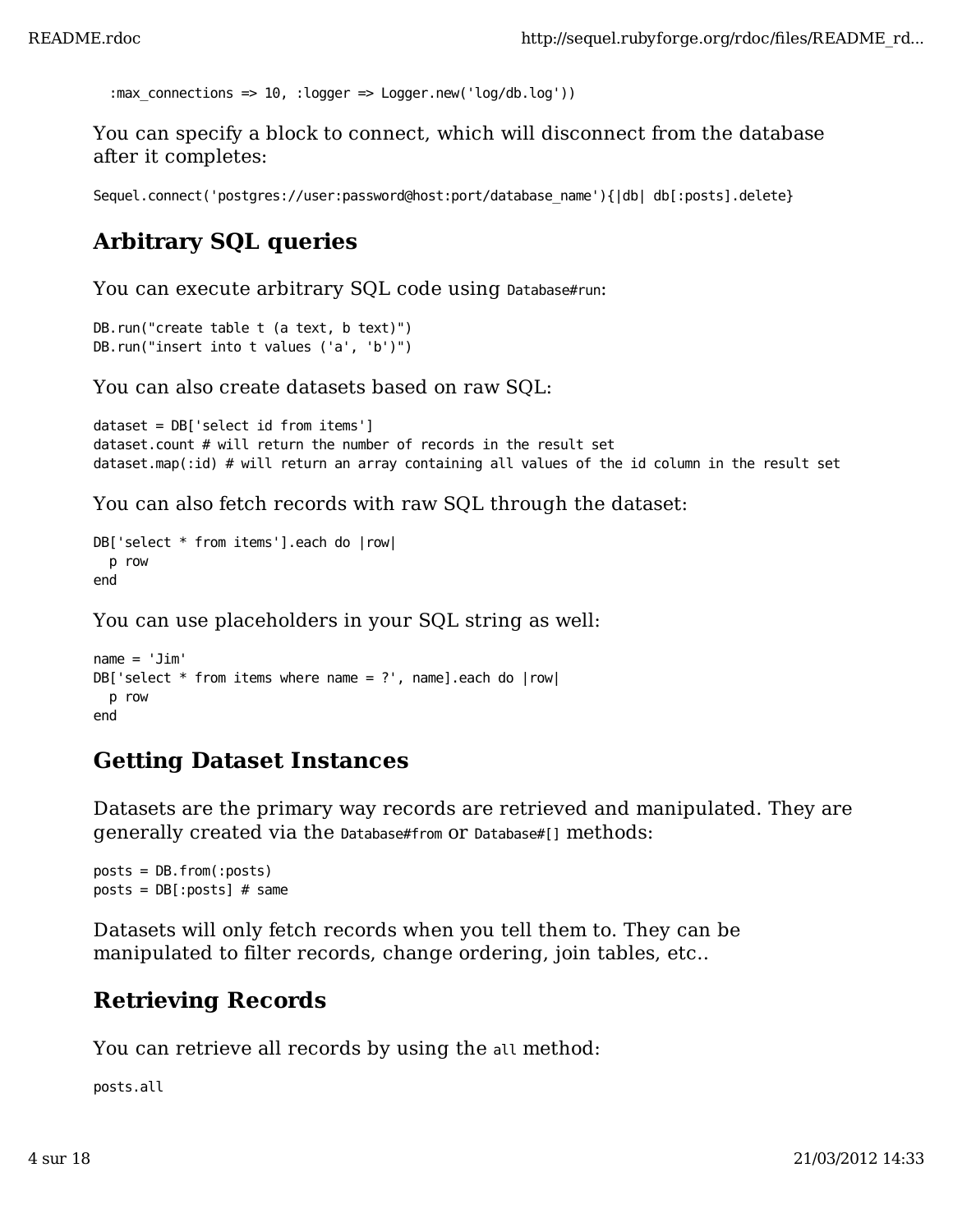# SELECT \* FROM posts

The all method returns an array of hashes, where each hash corresponds to a record.

You can also iterate through records one at a time using each:

posts.each{|row| p row}

Or perform more advanced stuff:

```
names_and_dates = posts.map{|r| [r[:name], r[:date]]}
old posts, recent posts = posts.partition{|r| r[:date] < Date.today - 7}
```
You can also retrieve the first record in a dataset:

```
posts.first
# SELECT * FROM posts LIMIT 1
```
Or retrieve a single record with a specific value:

 $posts[:id \implies 1]$ # SELECT \* FROM posts WHERE id = 1 LIMIT 1

If the dataset is ordered, you can also ask for the last record:

```
posts.order(:stamp).last
# SELECT * FROM posts ORDER BY stamp DESC LIMIT 1
```
# **Filtering Records**

An easy way to filter records is to provide a hash of values to match to filter:

```
my_posts = posts.filter(:category => 'ruby', :author => 'david')
# WHERE category = 'ruby' AND author = 'david'
```
You can also specify ranges:

```
my posts = posts.filter(:stamp => (Date.today - 14)..(Date.today - 7))
# WHERE stamp >= '2010-06-30' AND stamp <= '2010-07-07'
```
Or arrays of values:

```
my_posts = posts.filter(:category => ['ruby', 'postgres', 'linux'])
# WHERE category IN ('ruby', 'postgres', 'linux')
```
Sequel also accepts expressions:

```
my posts = posts.filter{stamp > Date.today << 1}
# WHERE stamp > '2010-06-14'
```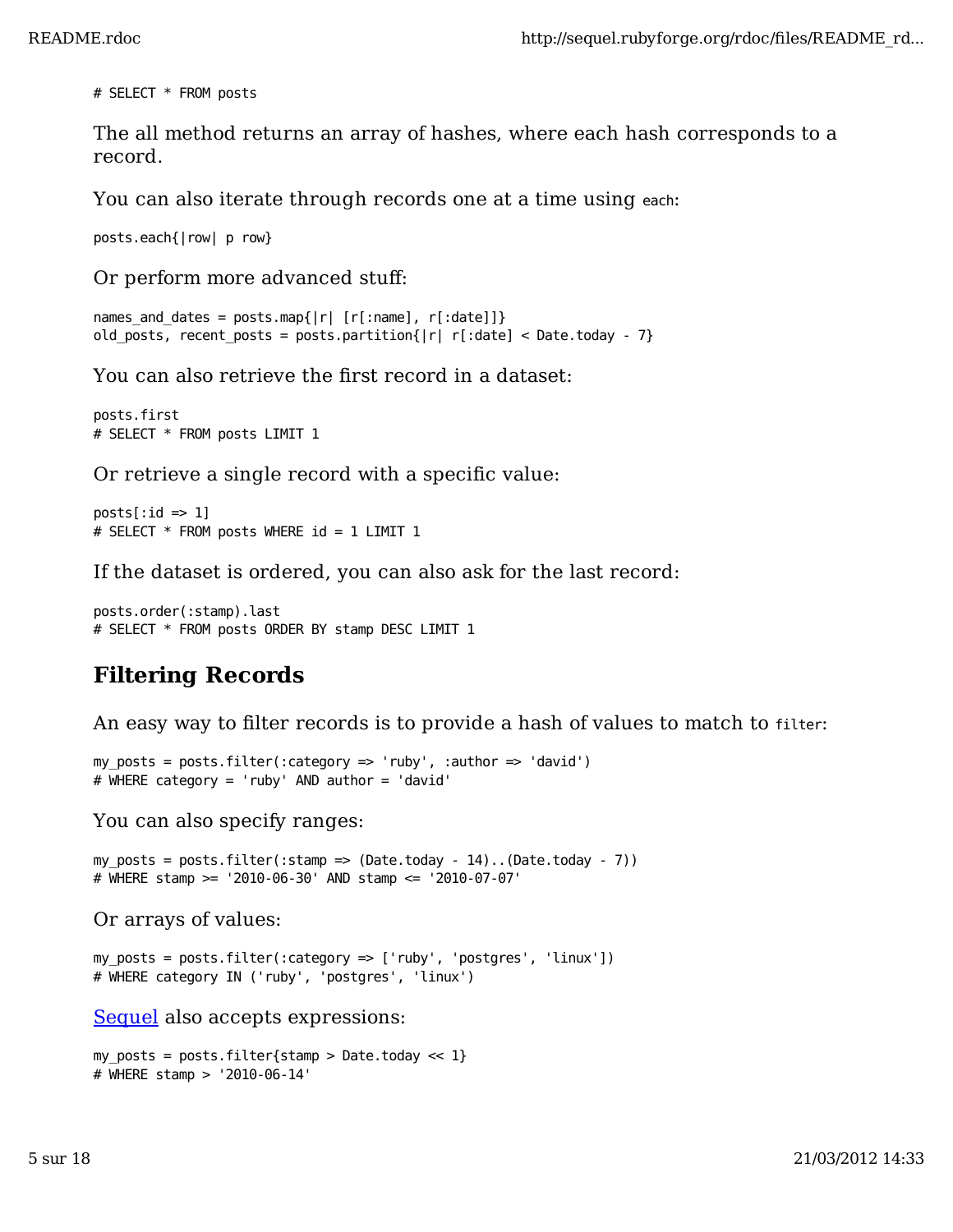Some adapters will also let you specify Regexps:

```
my_posts = posts.filter(:category => /ruby/i)
# WHERE category ~* 'ruby'
```
You can also use an inverse filter via exclude:

```
my_posts = posts.exclude(:category => ['ruby', 'postgres', 'linux'])
# WHERE category NOT IN ('ruby', 'postgres', 'linux')
```
You can also specify a custom WHERE clause using a string:

```
posts.filter('stamp IS NOT NULL')
# WHERE stamp IS NOT NULL
```
You can use parameters in your string, as well:

```
author_name = 'JKR'
posts.filter('(stamp < ?) AND (author != ?)', Date.today - 3, author_name)
# WHERE (stamp < '2010-07-11') AND (author != 'JKR')
posts.filter{(stamp < Date.today - 3) & \sim{:author => author_name}} # same as above
```
Datasets can also be used as subqueries:

```
DB[:items].filter('price > ?', DB[:items].select{avg(price) + 100})
# WHERE price > (SELECT avg(price) + 100 FROM items)
```
After filtering you can retrieve the matching records by using any of the retrieval methods:

my\_posts.each{|row| p row}

See the doc/dataset\_filtering.rdoc file for more details.

# **Summarizing Records**

Counting records is easy using count:

```
posts.filter(:category.like('%ruby%')).count
# SELECT COUNT(*) FROM posts WHERE category LIKE '%ruby%'
```
And you can also query maximum/minimum values via max and min:

```
max = DB[:history].max(:value)
# SELECT max(value) FROM history
min = DB[:history].min(:value)
# SELECT min(value) FROM history
```
Or calculate a sum or average via sum and avg:

```
sum = DB[:items].sum(:price)
```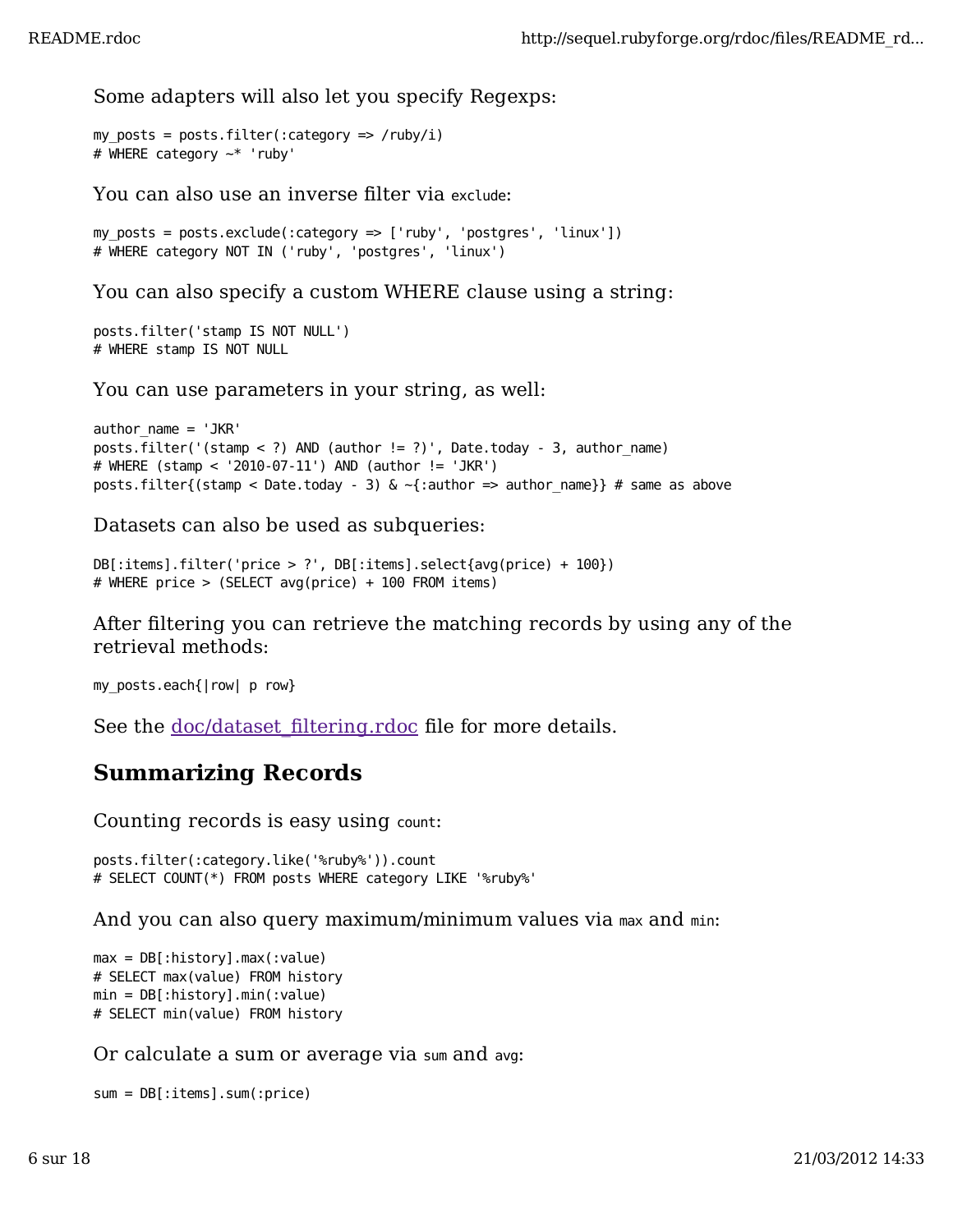```
# SELECT sum(price) FROM items
avg = DB[:items].avg(:price)
# SELECT avg(price) FROM items
```
# **Ordering Records**

Ordering datasets is simple using order:

posts.order(:stamp) # ORDER BY stamp posts.order(:stamp, :name) # ORDER BY stamp, name

Chaining order doesn't work the same as filter:

posts.order(:stamp).order(:name) # ORDER BY name

The order append method chains this way, though:

posts.order(:stamp).order\_append(:name) # ORDER BY stamp, name

You can also specify descending order:

posts.order(:stamp.desc) # ORDER BY stamp DESC

### **Selecting Columns**

Selecting specific columns to be returned is also simple using select:

posts.select(:stamp) # SELECT stamp FROM posts posts.select(:stamp, :name) # SELECT stamp, name FROM posts

Chaining select works like order, not filter:

```
posts.select(:stamp).select(:name)
# SELECT name FROM posts
```
As you might expect, there is an order\_append equivalent for select called select\_append:

posts.select(:stamp).select\_append(:name) # SELECT stamp, name FROM posts

### **Deleting Records**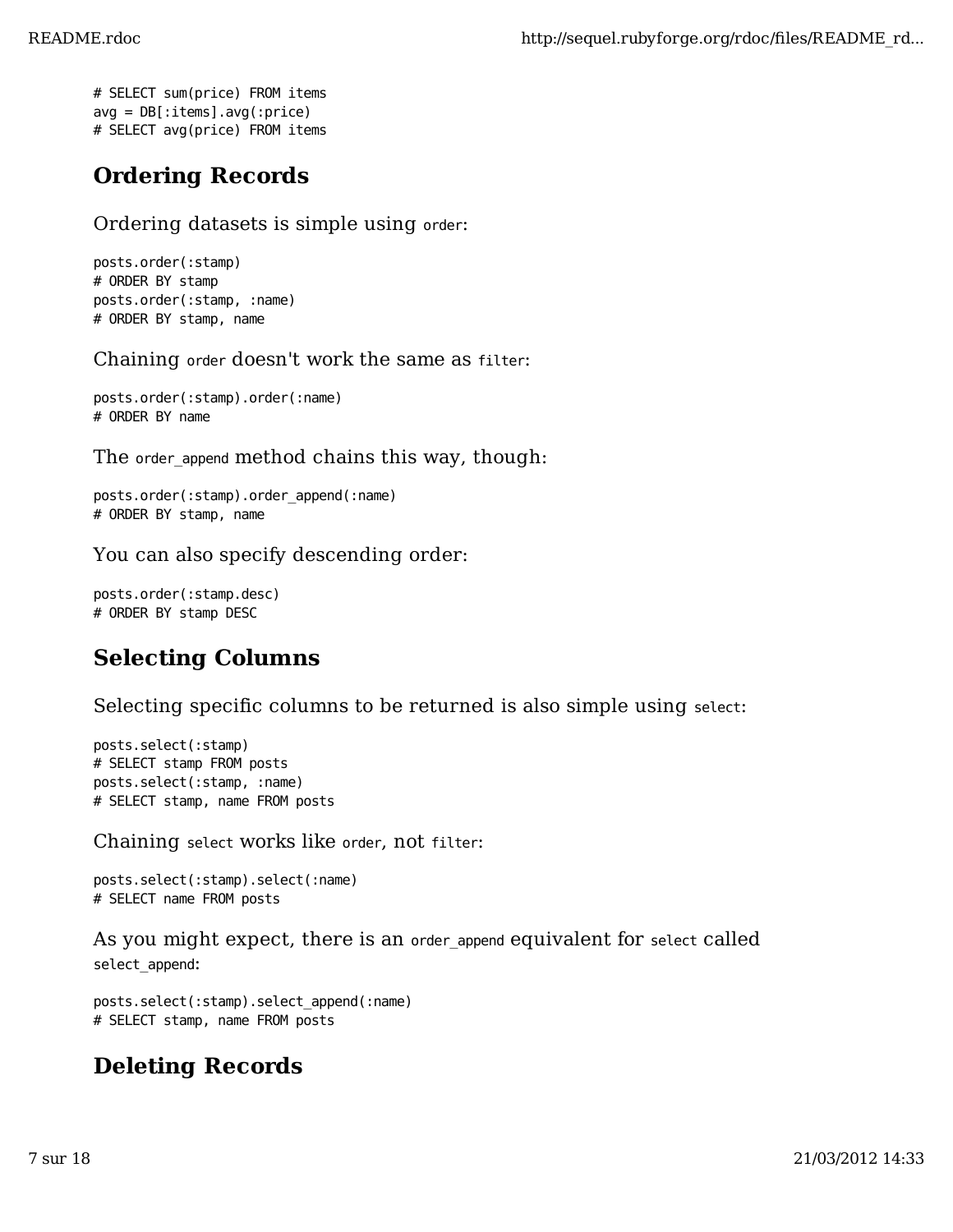Deleting records from the table is done with delete:

posts.filter('stamp < ?', Date.today - 3).delete # DELETE FROM posts WHERE stamp < '2010-07-11'

Be very careful when deleting, as delete affects all rows in the dataset. filter first, delete second, unless you want to empty the table:

```
# DO THIS:
posts.filter('stamp < ?', Date.today - 7).delete
# NOT THIS:
posts.delete.filter('stamp < ?', Date.today - 7)
```
# **Inserting Records**

Inserting records into the table is done with insert:

```
posts.insert(:category => 'ruby', :author => 'david')
# INSERT INTO posts (category, author) VALUES ('ruby', 'david')
```
## **Updating Records**

Updating records in the table is done with update:

```
posts.filter('stamp < ?', Date.today - 7).update(:state => 'archived')
# UPDATE posts SET state = 'archived' WHERE stamp < '2010-07-07'
```
You can reference table columns when choosing what values to set:

```
posts.filter{|o| o.stamp < Date.today - 7}.update(:backup_number => :backup_number + 1)
# UPDATE posts SET backup_number = backup_number + 1 WHERE stamp < '2010-07-07'
```
As with delete, update affects all rows in the dataset, so filter first, update second, unless you want to update all rows:

```
# DO THIS:
posts.filter('stamp < ?', Date.today - 7).update(:state => 'archived')
# NOT THIS:
posts.update(:state => 'archived').filter('stamp < ?', Date.today - 7)
```
#### **Transactions**

You can wrap some code in a database transaction using the Database#transaction method:

```
DB.transaction do
   posts.insert(:category => 'ruby', :author => 'david')
   posts.filter('stamp < ?', Date.today - 7).update(:state => 'archived')
end
```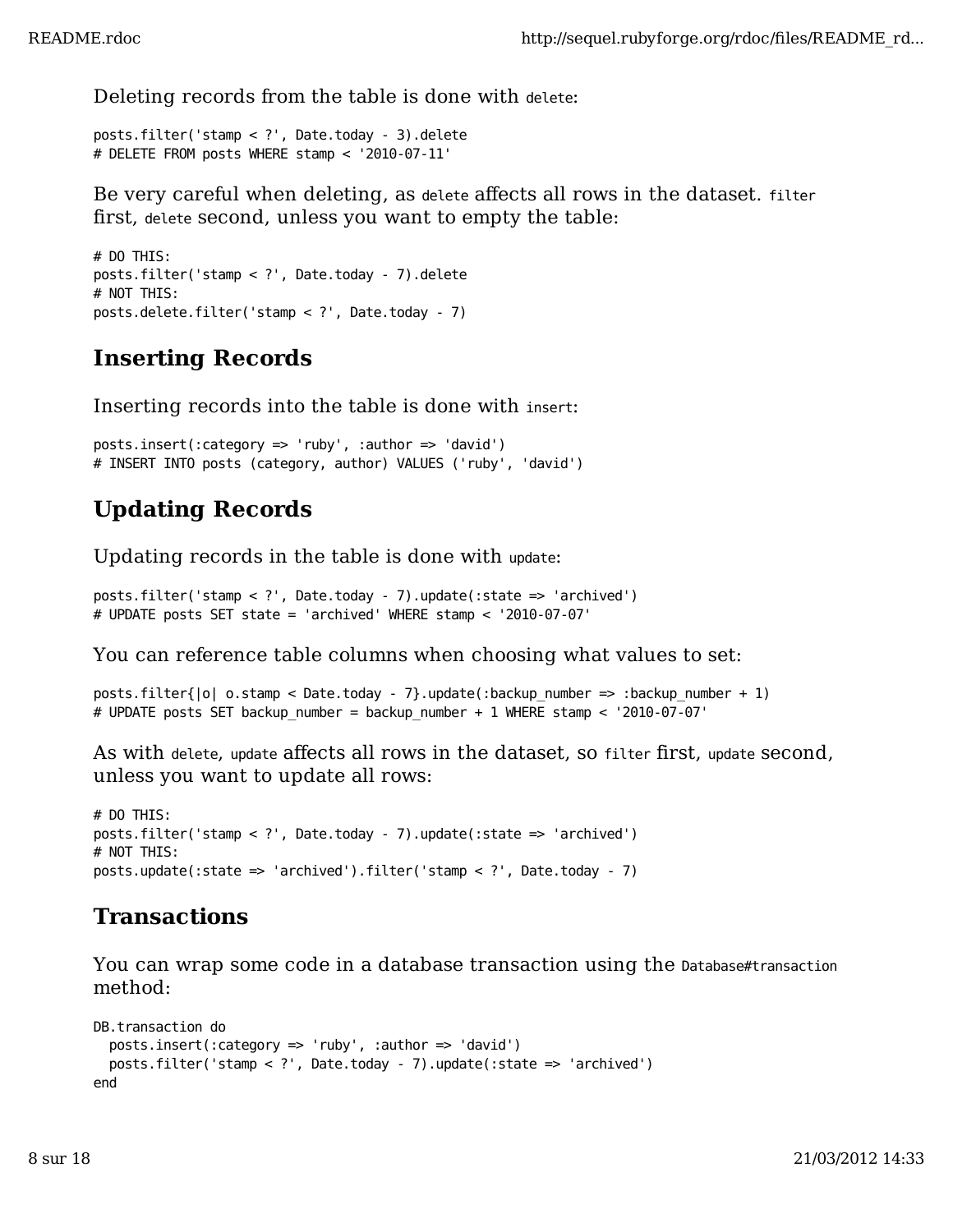If the block does not raise an exception, the transaction will be committed. If the block does raise an exception, the transaction will be rolled back, and the exception will be reraised. If you want to rollback the transaction and not raise an exception outside the block, you can raise the Sequel::Rollback exception inside the block:

```
DB.transaction do
   posts.insert(:category => 'ruby', :author => 'david')
  if posts.filter('stamp < ?', Date.today - 7).update(:state => 'archived') == 0
     raise Sequel::Rollback
   end
end
```
# **Joining Tables**

Sequel makes it easy to join tables:

```
order items = DB[:items].join::order items, ::itemid \implies id).filter(:order items order id => 1234)
# SELECT * FROM items INNER JOIN order items
# ON order items.item id = items.id
# WHERE order items.order id = 1234
```
You can then do anything you like with the dataset:

```
order total = order items.sum(:price)
# SELECT sum(price) FROM items INNER JOIN order items
# ON order items.item id = items.id
# WHERE order items.order id = 1234
```
# **Graphing Datasets**

When retrieving records from joined datasets, you get the results in a single hash, which is subject to clobbering if you have columns with the same name in multiple tables:

 $DB[:items].join::order\_items, ::tem_id \implies id).first$ => {:id=>order\_items.id, :item\_id=>order\_items.item\_id}

Using graph, you can split the result hashes into subhashes, one per join:

```
DB[:items].graph(:order_items, :item_id => :id).first
=> {:items=>{:id=>items.id}, :order_items=>{:id=>order_items.id, :item_id=>order_items.item_id}}
```
# **Column references in Sequel**

Sequel expects column names to be specified using symbols. In addition, returned hashes always use symbols as their keys. This allows you to freely mix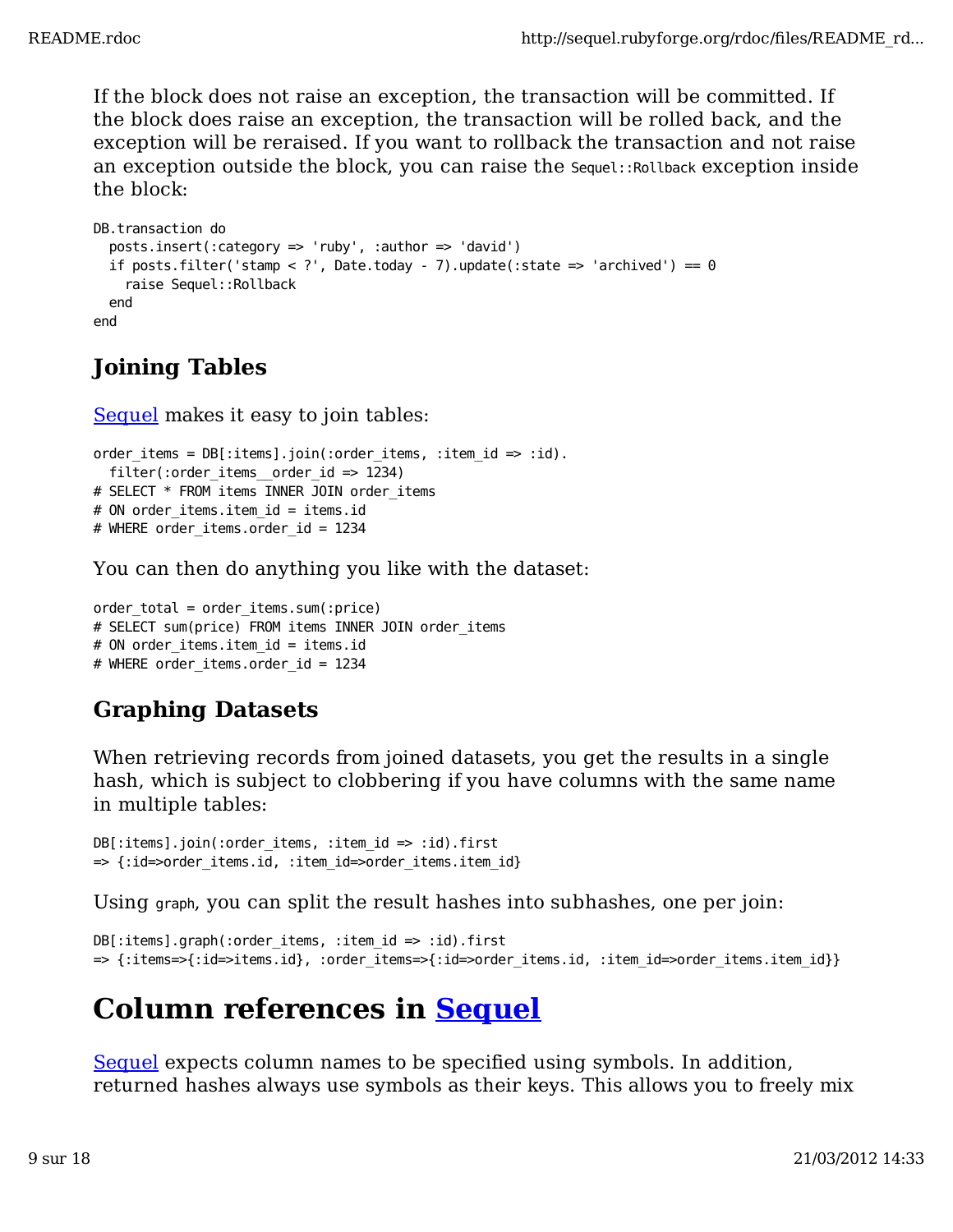literal values and column references in many cases. For example, the two following lines produce equivalent SQL:

```
items.filter(:x \Rightarrow 1)
# SELECT * FROM items WHERE (x = 1)items.filter(1 \Rightarrow :x)
# SELECT * FROM items WHERE (1 = x)"
```
Ruby strings are generally treated as SQL strings:

```
items.filter(:x \Rightarrow 'x')
# SELECT * FROM items WHERE (x = 'x')
```
### **Qualifying column names**

Column references can be qualified by using the double underscore special notation :table\_\_column:

```
items.literal(:items__price)
# items.price
```
Another way to qualify columns is to use the qualify method:

```
items.literal(:price.qualify(:items))
# items.price
```
### **Column aliases**

You can also alias columns by using the triple undersecore special notation :column alias OT :table column alias:

```
items.literal(:price___p)
# price AS p
items.literal(:items__price___p)
# items.price AS p
```
Another way to alias columns is to use the as method:

```
items.literal(:price.as(:p))
# price AS p
```
# **Sequel Models**

A model class wraps a dataset, and an instance of that class wraps a single record in the dataset.

Model classes are defined as regular Ruby classes inheriting from Sequel::Model:

```
DB = Sequel.connect('sqlite://blog.db')
```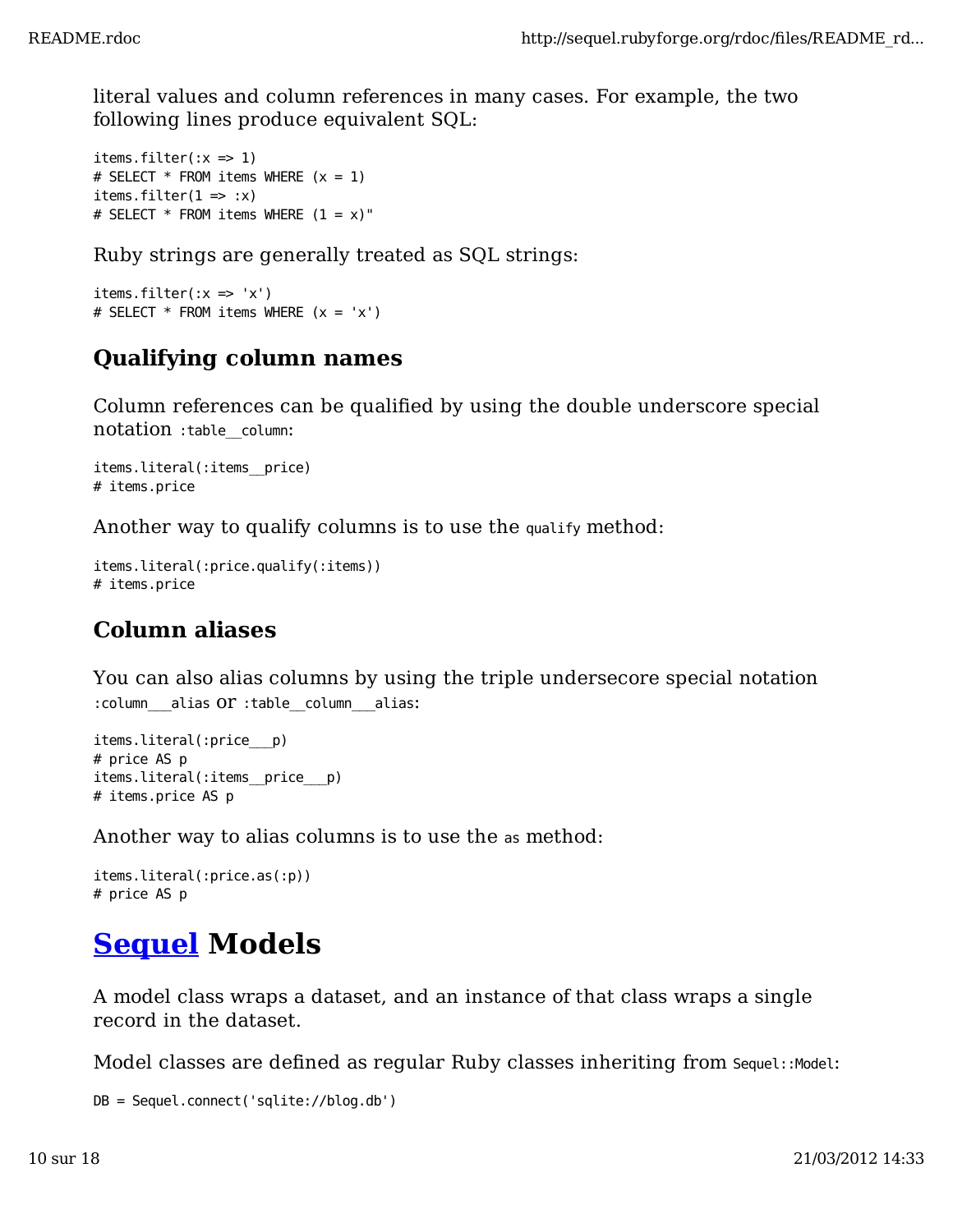```
class Post < Sequel::Model
end
```
Sequel model classes assume that the table name is an underscored plural of the class name:

Post.table\_name #=> :posts

You can explicitly set the table name or even the dataset used:

```
class Post < Sequel::Model(:my_posts)
end
# or:
Post.set_dataset :my_posts
```
If you call set\_dataset with a symbol, it assumes you are referring to the table with the same name. You can also call it with a dataset, which will set the defaults for all retrievals for that model:

Post.set\_dataset DB[:my\_posts].filter(:category => 'ruby') Post.set\_dataset DB[:my\_posts].select(:id, :name).order(:date)

#### **Model instances**

Model instances are identified by a primary key. In most cases, Sequel can query the database to determine the primary key, but if not, it defaults to using : id. The Model. [] method can be used to fetch records by their primary key:

 $post = Post[123]$ 

The pk method is used to retrieve the record's primary key value:

```
post.pk #=> 123
```
Sequel models allow you to use any column as a primary key, and even composite keys made from multiple columns:

```
class Post < Sequel::Model
   set_primary_key [:category, :title]
end
post = Post['ruby', 'hello world']
post.pk #=> ['ruby', 'hello world']
```
You can also define a model class that does not have a primary key via no primary key, but then you lose the ability to easily update and delete records:

Post.no\_primary\_key

A single model instance can also be fetched by specifying a condition: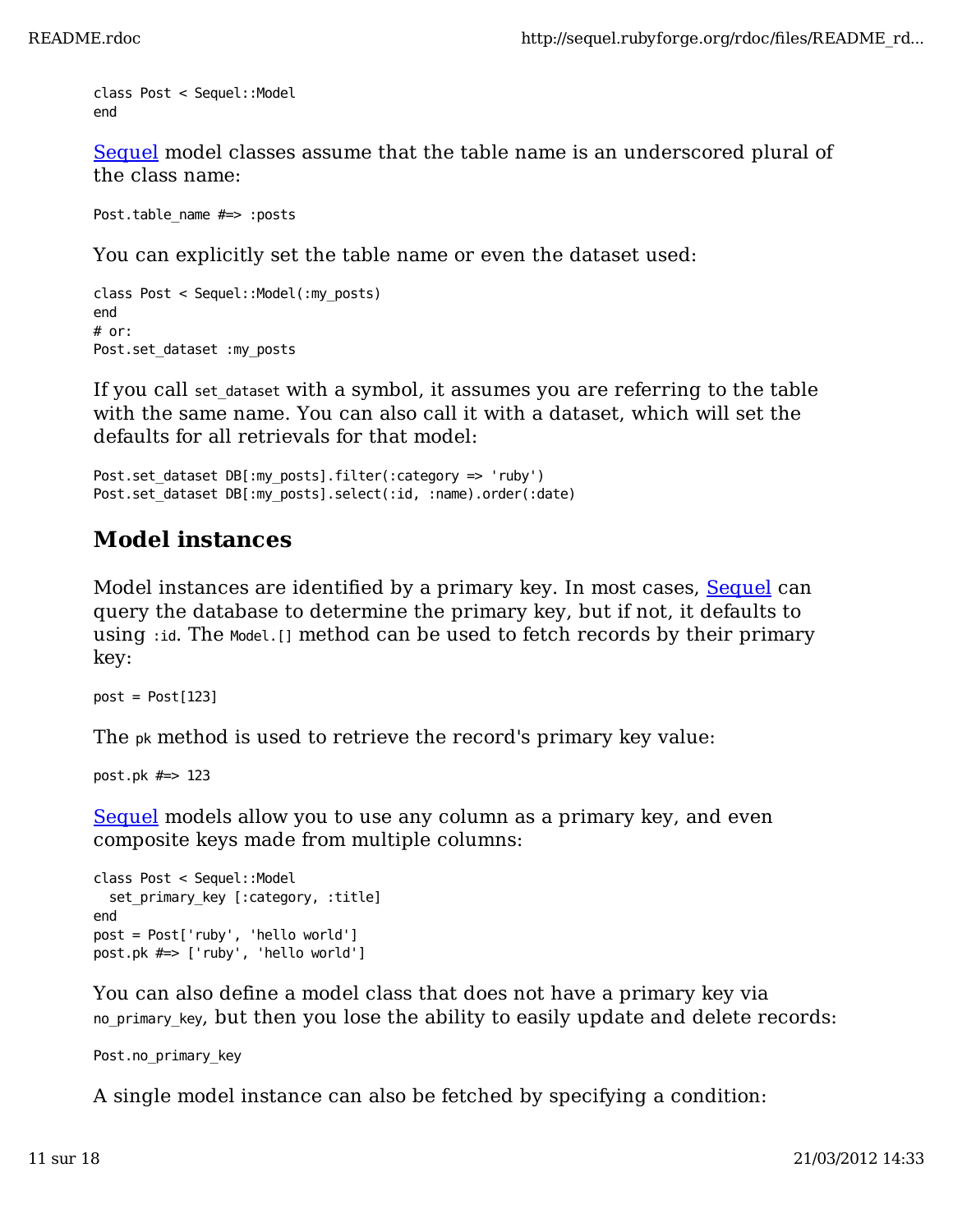```
post = Post[:title \implies 'hello world']post = Post.first{num_comments < 10}
```
#### **Iterating over records**

A model class lets you iterate over subsets of records by proxying many methods to the underlying dataset. This means that you can use most of the Dataset API to create customized queries that return model instances, e.g.:

```
Post.filter(:category => 'ruby').each{|post| p post}
```
You can also manipulate the records in the dataset:

```
Post.filter{num_comments < 7}.delete
Post.filter(:title.like(/ruby/)).update(:category => 'ruby')
```
### **Accessing record values**

A model instance stores its values as a hash with column symbol keys, which you can access directly via the values method:

post.values  $\# \Rightarrow$  {:id => 123, :category => 'ruby', :title => 'hello world'}

You can read the record values as object attributes, assuming the attribute names are valid columns in the model's dataset:

```
post.id #=> 123
post.title #=> 'hello world'
```
If the record's attributes names are not valid columns in the model's dataset (maybe because you used select\_append to add a computed value column), you can use Model#[] to access the values:

```
post[:id] #=> 123
post[:title] #=> 'hello world'
```
You can also modify record values using attribute setters or the set method:

```
post.title = 'hey there'
# or 
post.set(:title=>'hey there')
```
That will just change the value for the object, it will not update the row in the database. To update the database row, call the save method:

post.save

You can modify record values and save the changes to the object in a single method call using the update method: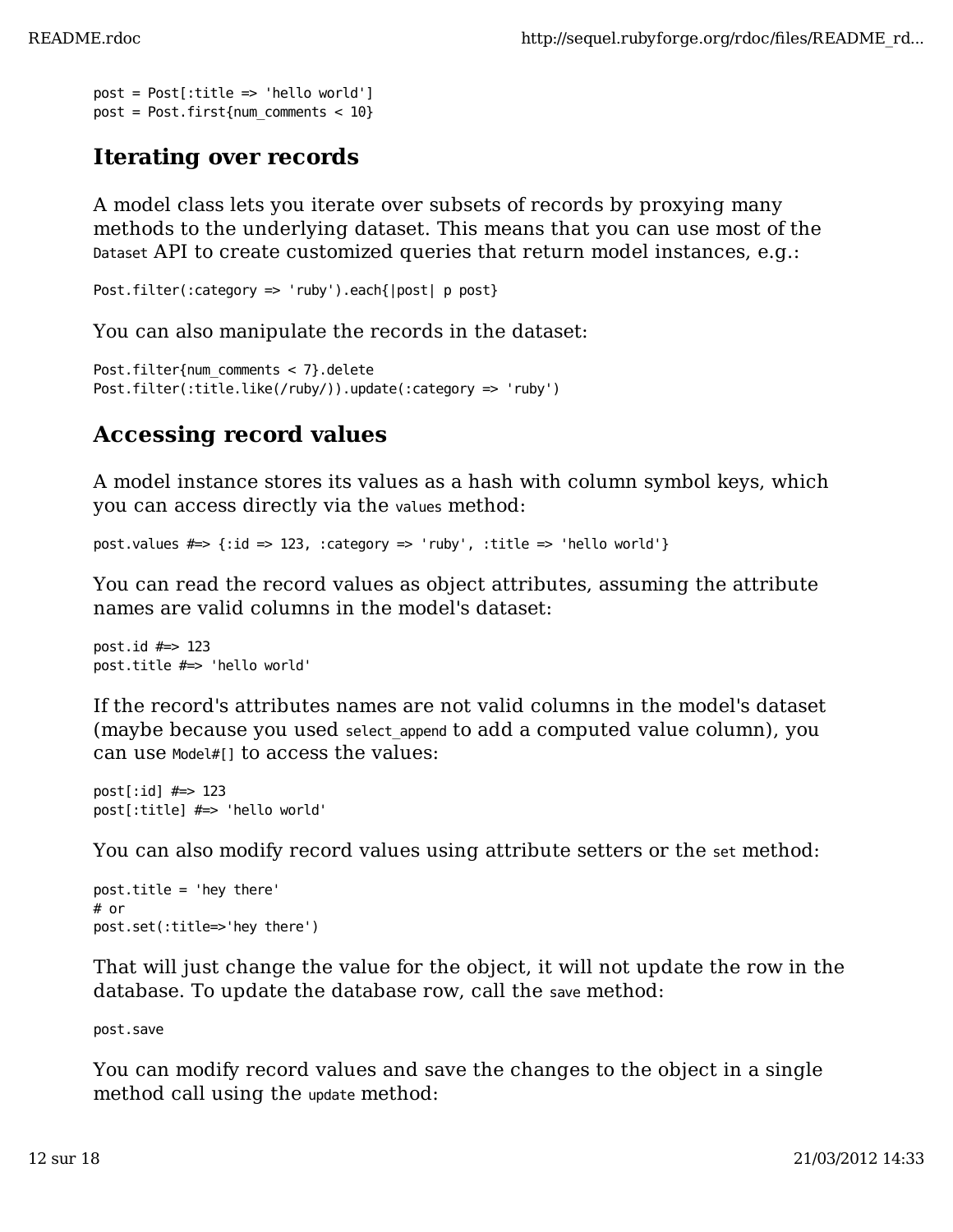```
post.update(:title => 'hey there')
```
#### **Creating new records**

New records can be created by calling Model.create:

```
post = Post.create(:title => 'hello world')
```
Another way is to construct a new instance and save it later:

```
post = Post.new
post.title = 'hello world'
post.save
```
You can also supply a block to Model.new and Model.create:

```
post = Post.new do |p| p.title = 'hello world'
end
post = Post.create{ |p| p.title = 'hello world' }
```
#### **Hooks**

You can execute custom code when creating, updating, or deleting records by defining hook methods. The before\_create and after\_create hook methods wrap record creation. The before\_update and after\_update hook methods wrap record updating. The before\_save and after\_save hook methods wrap record creation and updating. The before\_destroy and after\_destroy hook methods wrap destruction. The before\_validation and after\_validation hook methods wrap validation. Example:

```
class Post < Sequel::Model
   def after_create
     super
     author.increase_post_count
   end
   def after_destroy
    super
     author.decrease_post_count
   end
end
```
Note the use of super if you define your own hook methods. Almost all Sequel::Model class and instance methods (not just hook methods) can be overridden safely, but you have to make sure to call super when doing so, otherwise you risk breaking things.

For the example above, you should probably use a database trigger if you can. Hooks can be used for data integrity, but they will only enforce that integrity when you are modifying the database through model instances. If you plan on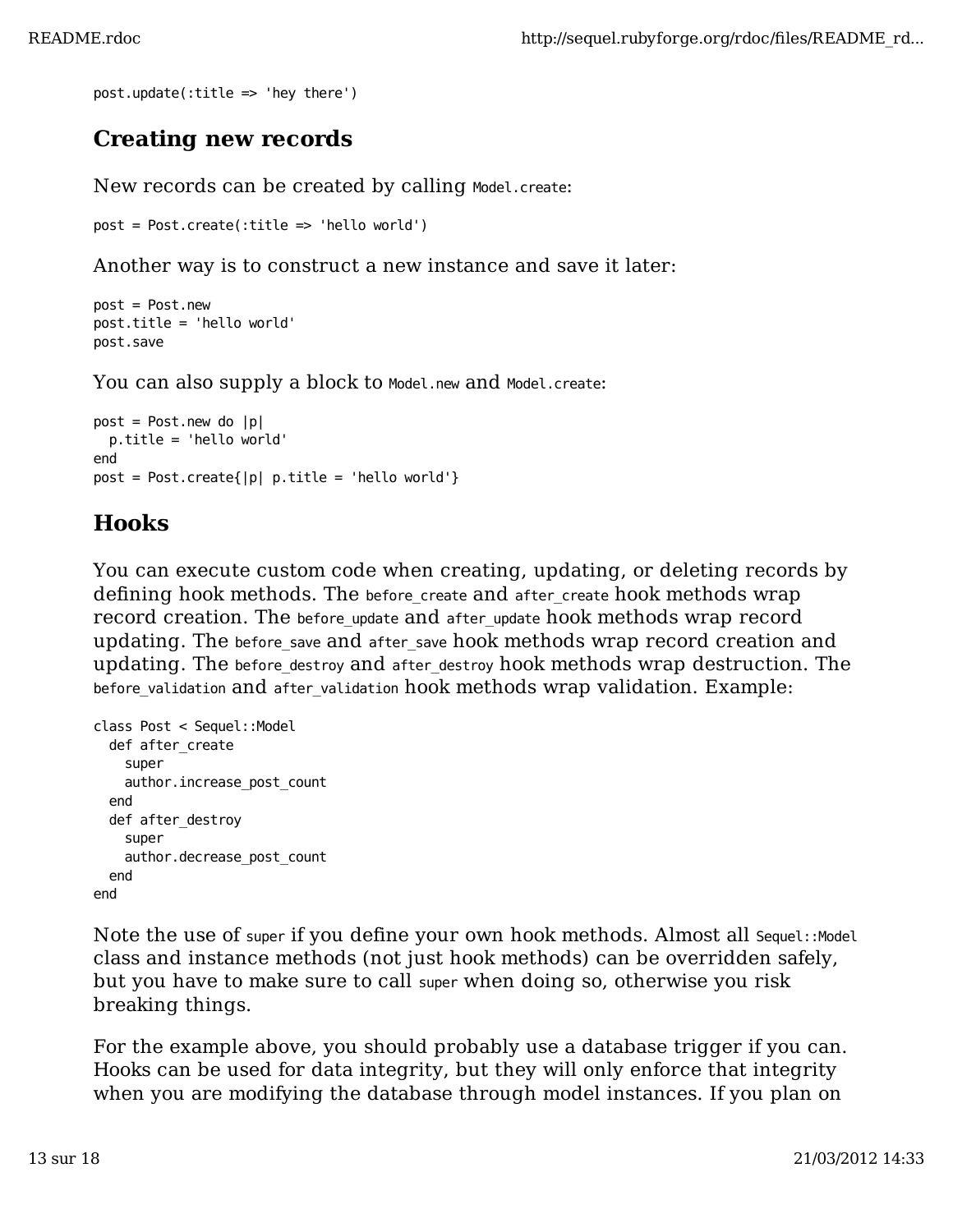allowing any other access to the database, it's best to use database triggers and constraints for data integrity.

# **Deleting records**

You can delete individual records by calling delete or destroy. The only difference between the two methods is that destroy invokes before destroy and after destroy hook methods, while delete does not:

```
post.delete # \Rightarrow bypasses hooks
post.destroy # \implies runs hooks
```
Records can also be deleted en-masse by calling Model.delete and Model.destroy. As stated above, you can specify filters for the deleted records:

```
Post.filter(:category => 32).delete # => bypasses hooks
Post.filter(:category => 32).destroy # \Rightarrow runs hooks
```
Please note that if Model.destroy is called, each record is deleted separately, but Model.delete deletes all matching records with a single SQL query.

#### **Associations**

Associations are used in order to specify relationships between model classes that reflect relationships between tables in the database, which are usually specified using foreign keys. You specify model associations via the many to one, one\_to\_one, one\_to\_many, and many\_to\_many class methods:

```
class Post < Sequel::Model
   many_to_one :author
   one_to_many :comments
 many to many : tags
end
```
many to one and one to one create a getter and setter for each model object:

```
post = Post.create(:name => 'hi!')
post.author = Author[:name => 'Sharon']
post.author
```
one\_to\_many and many\_to\_many create a getter method, a method for adding an object to the association, a method for removing an object from the association, and a method for removing all associated objects from the association:

```
post = Post.create('name =& 'hi!)post.comments
comment = Comment.create(:text=>'hi')
post.add_comment(comment)
post.remove_comment(comment)
```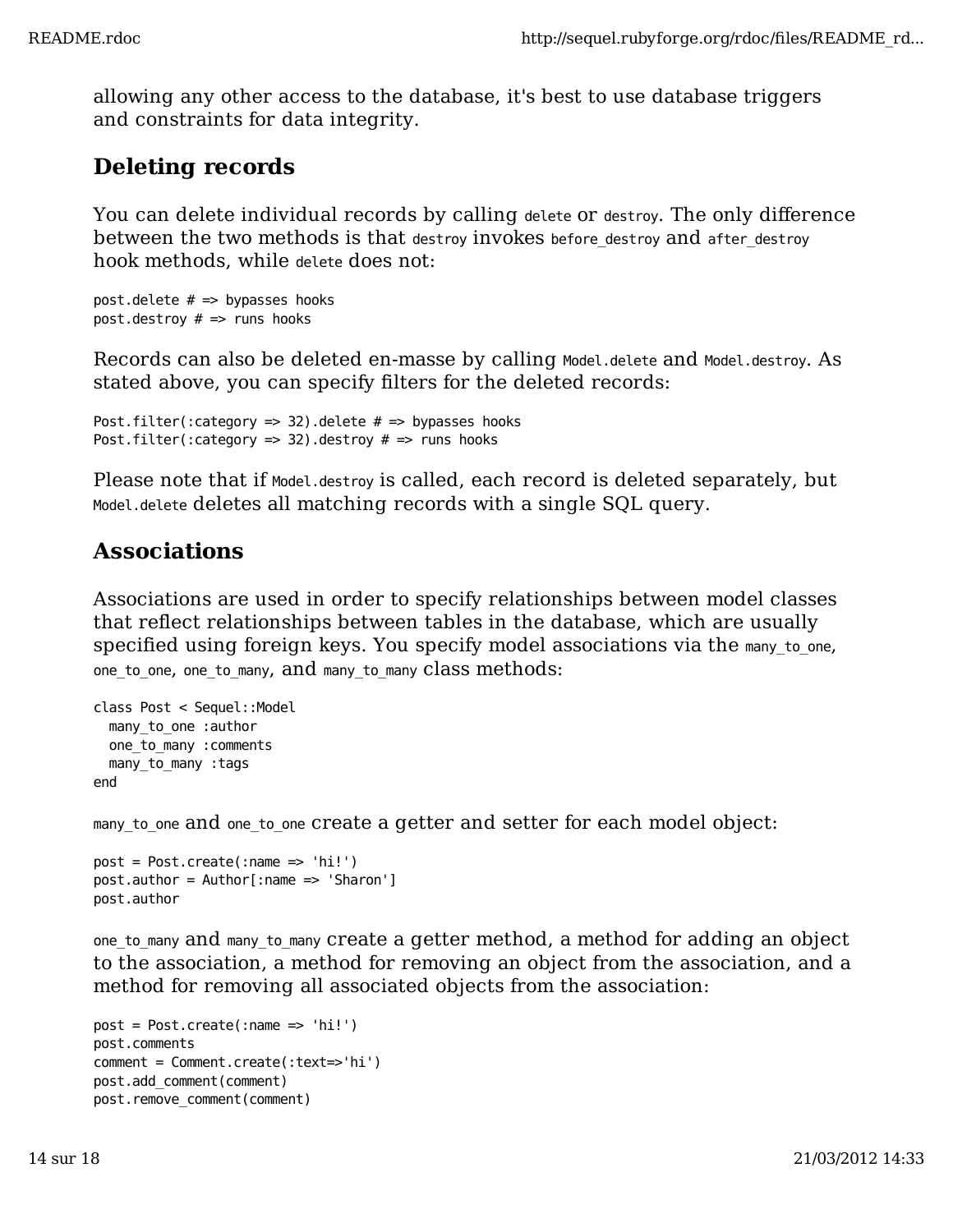post.remove\_all\_comments

```
tag = Tag.create(:tag=>'interesting')
post.add_tag(tag)
post.remove_tag(tag)
post.remove_all_tags
```
Note that the remove  $*$  and remove all  $*$  methods do not delete the object from the database, they merely disassociate the associated object from the receiver.

All associations add a dataset method that can be used to further filter or reorder the returned objects, or modify all of them:

```
# Delete all of this post's comments from the database
post.comments_dataset.destroy
# Return all tags related to this post with no subscribers, ordered by the tag's name
post.tags_dataset.filter(:subscribers=>0).order(:name).all
```
## **Eager Loading**

Associations can be eagerly loaded via eager and the :eager association option. Eager loading is used when loading a group of objects. It loads all associated objects for all of the current objects in one query, instead of using a separate query to get the associated objects for each current object. Eager loading requires that you retrieve all model objects at once via all (instead of individually by each). Eager loading can be cascaded, loading association's associated objects.

```
class Person < Sequel::Model
   one_to_many :posts, :eager=>[:tags]
end
class Post < Sequel::Model
 many to one :person
 one to many : replies
  many to many : tags
end
class Tag < Sequel::Model
  many to many :posts
 many to many :replies
end
class Reply < Sequel::Model
  many to one :person
 many to one :post
 many to many : tags
end
# Eager loading via .eager
Post.eager(:person).all
```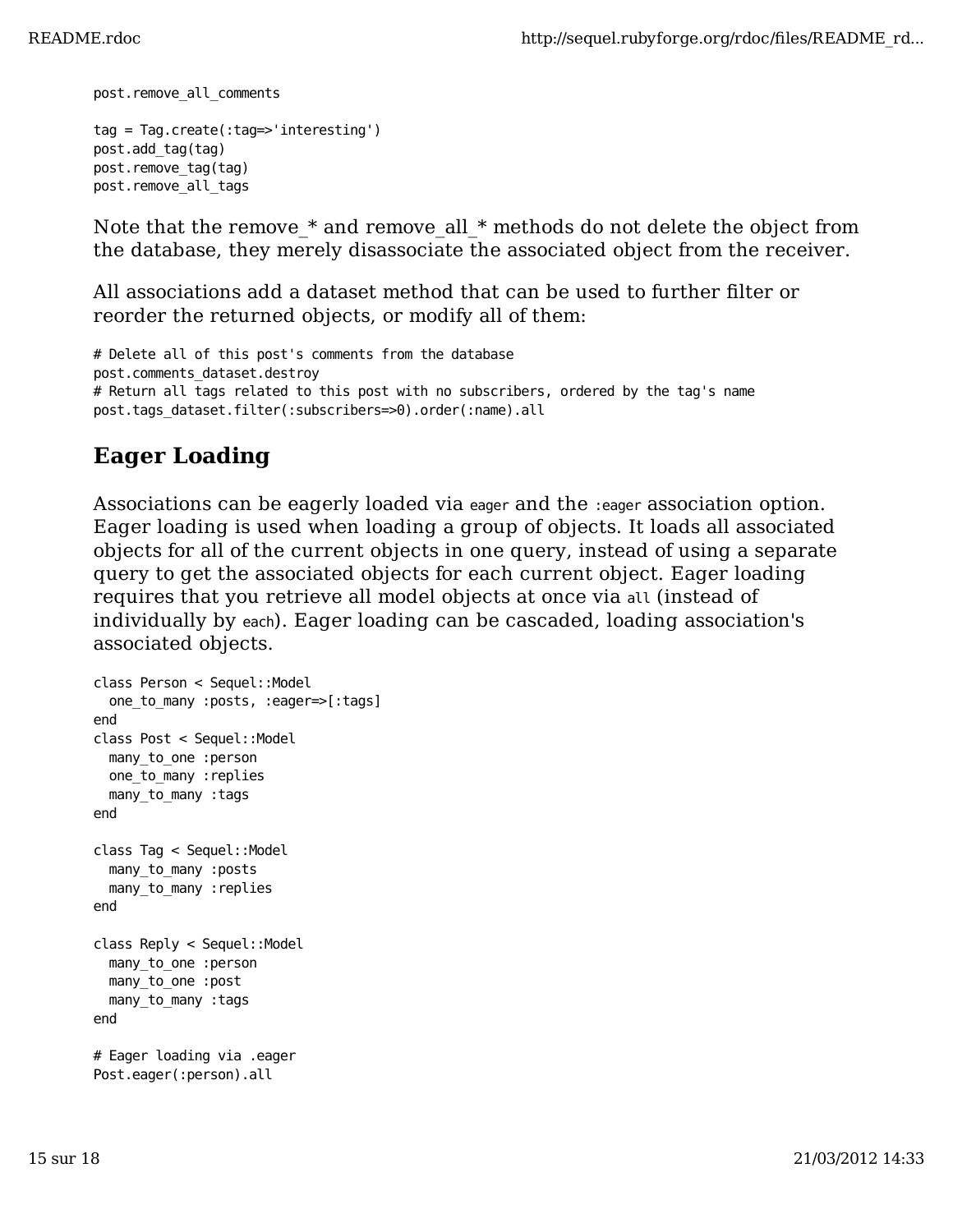# eager is a dataset method, so it works with filters/orders/limits/etc. Post.filter{topic > 'M'}.order(:date).limit(5).eager(:person).all person = Person.first # Eager loading via :eager (will eagerly load the tags for this person's posts) person.posts # These are equivalent Post.eager(:person, :tags).all Post.eager(:person).eager(:tags).all # Cascading via .eager Tag.eager(:posts=>:replies).all # Will also grab all associated posts' tags (because of :eager) Reply.eager(:person=>:posts).all # No depth limit (other than memory/stack), and will also grab posts' tags # Loads all people, their posts, their posts' tags, replies to those posts, # the person for each reply, the tag for each reply, and all posts and # replies that have that tag. Uses a total of 8 queries. Person.eager(:posts=>{:replies=>[:person, {:tags=>[:posts, :replies]}]}).all

In addition to using eager, you can also use eager\_graph, which will use a single query to get the object and all associated objects. This may be necessary if you want to filter or order the result set based on columns in associated tables. It works with cascading as well, the API is very similar. Note that using eager graph to eagerly load multiple  $*$  to many associations will cause the result set to be a cartesian product, so you should be very careful with your filters when using it in that case.

You can dynamically customize the eagerly loaded dataset by using using a proc. This proc is passed the dataset used for eager loading, and should return a modified copy of that dataset:

```
# Eagerly load only replies containing 'foo'
Post.eager(:replies=>proc{|ds| ds.filter(text.like('%foo%'))}).all
```
This also works when using eager\_graph, in which case the proc is called with dataset to graph into the current dataset:

```
Post.eager_graph(:replies=>proc{|ds| ds.filter(text.like('%foo%'))}).all
```
You can dynamically customize eager loads for both eager and eager\_graph while also cascading, by making the value a single entry hash with the proc as a key, and the cascaded associations as the value:

# Eagerly load only replies containing 'foo', and the person and tags for those replies Post.eager(:replies=>{proc{|ds| ds.filter(text.like('%foo%'))}=>[:person, :tags]}).all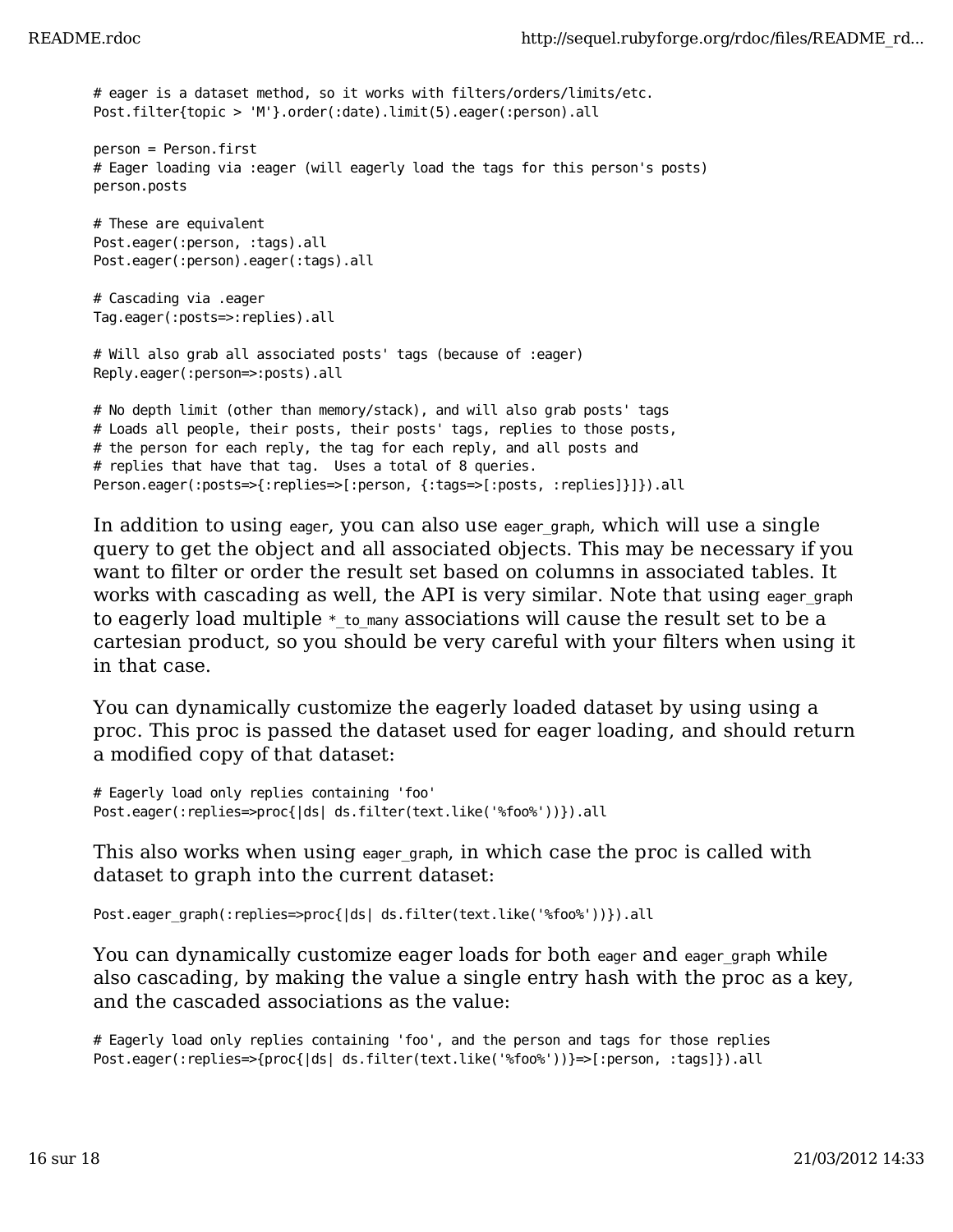# **Extending the underlying dataset**

The obvious way to add table-wide logic is to define class methods to the model class definition. That way you can define subsets of the underlying dataset, change the ordering, or perform actions on multiple records:

```
class Post < Sequel::Model
  def self.posts with few comments
     filter{num_comments < 30}
   end
   def self.clean_posts_with_few_comments
     posts_with_few_comments.delete
   end
end
```
You can also implement table-wide logic by defining methods on the dataset using def\_dataset\_method:

```
class Post < Sequel::Model
  def dataset method(:posts with few comments) do
     filter{num_comments < 30}
   end
   def_dataset_method(:clean_posts_with_few_comments) do
    posts with few comments.delete
   end
end
```
This is the recommended way of implementing table-wide operations, and allows you to have access to your model API from filtered datasets as well:

Post.filter(:category => 'ruby').clean\_posts\_with\_few\_comments

Sequel models also provide a subset class method that creates a dataset method with a simple filter:

```
class Post < Sequel::Model
   subset(:posts_with_few_comments){num_comments < 30}
   subset :invisible, ~:visible
end
```
### **Model Validations**

You can define a validate method for your model, which save will check before attempting to save the model in the database. If an attribute of the model isn't valid, you should add a error message for that attribute to the model object's errors. If an object has any errors added by the validate method, save will raise an error or return false depending on how it is configured (the raise on save failure flag).